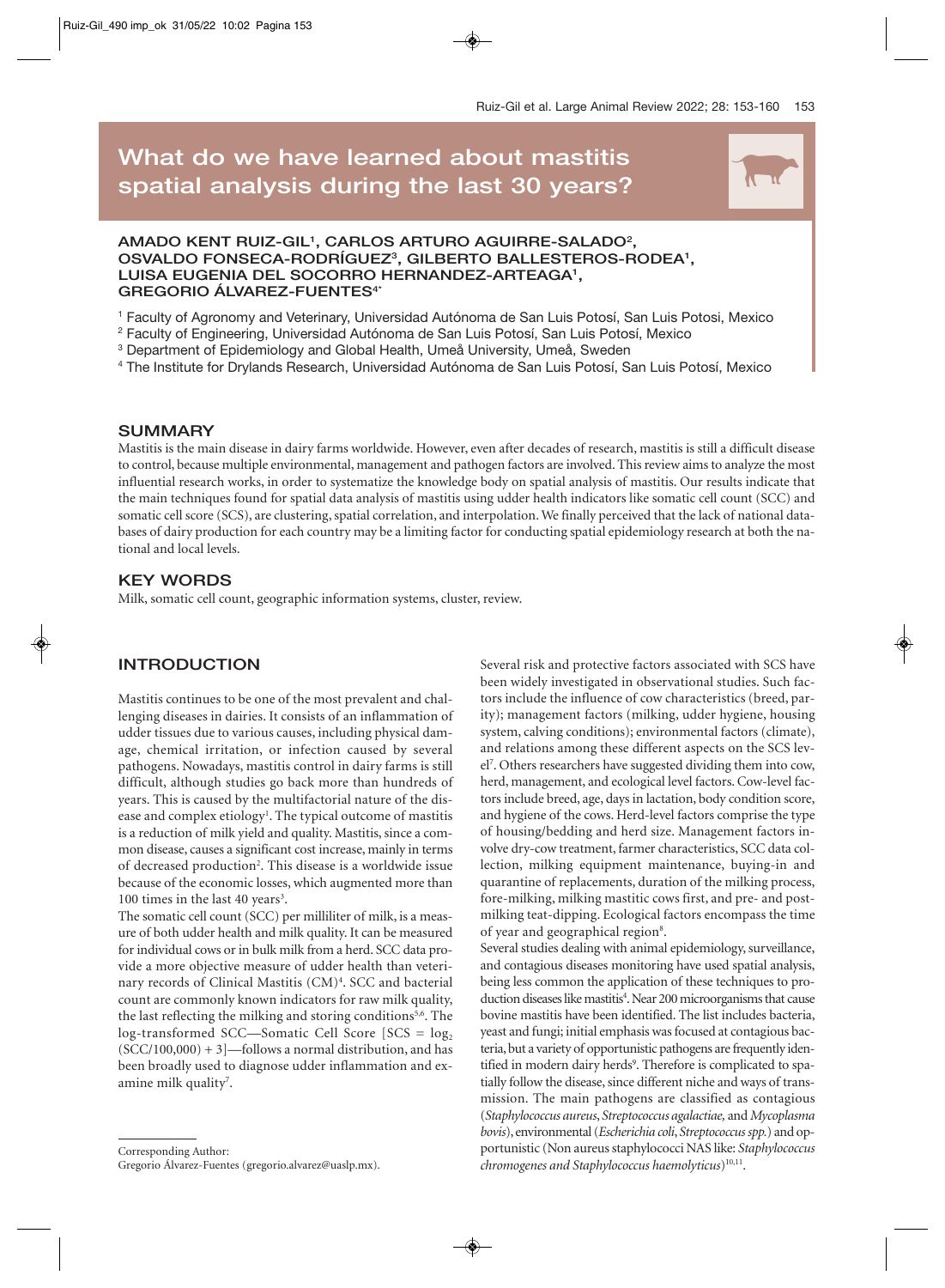Spatial distribution of herds associated to environmental factors may play a role on mastitis development. Certain climate conditions may trigger pathogen proliferation leading to an increase on mastitis burden in dairy herds<sup>12</sup>. Spatial variation of dairy equipment sharing may also foster the spreading of contagious pathogens between farms<sup>13</sup>. Mastitis spatial effects could also be explained by management practices in neighbouring farms<sup>14</sup>.

Therefore, information of space-time patterns of herd-level mastitis may be useful for designing surveillance programs against contagious pathogens<sup>15</sup>. And, spatial epidemiological studies could meaningfully assist to defining strategies for dairy herd health improvement at regional or national level<sup>16</sup>. Thus, the purpose of this work is to present a timely review, in order to, define a benchmark on spatial analysis of mastitis, and to promote further research on it.

## **SPATIAL ANALYSIS**

Veterinary spatial and temporal epidemiology emerged in the late 1990s, after becoming very popular in the field of human disease epidemiology. The advances accomplished in this area of knowledge have facilitated not only the identification and adjustment of thresholds of explaining variables but also the development of new hypotheses regarding disease transmission<sup>17</sup>.

During the last 30 years, Geographic Information Systems (GIS) have provided researchers new tools for exploring and analyzing health data<sup>18</sup>. Spatial analysis in a Geographic Information System (GIS) environment can be divided into three broad categories: visualization, exploration, and modeling. Frequently, over a recurrent investigation method, these groups tend to superpose19. They can be used to visualize the distribution of infectious disease morbidity or mortality, identify hotspots or clusters, and uncover relationships between spatiotemporal infectious disease patterns and host or environmental characteristics<sup>20</sup>.

Spatial analysis is a useful analytical technique that helps identify the environmental risk for disease, detecting anomalies in reporting and, monitoring spatiotemporal changes of disease<sup>4</sup>. Spatial analysis can be applied to conduct four fundamental tasks in epidemiology, 1) to improve the understanding of geographical patterns of morbidity and production, 2) to facilitate optimal allocation of resources for disease control, 3) to determine the potential effectiveness of disease interventions, and 4) to carry out studies of aetiological factors<sup>8</sup>.

Table 1 shows the main studies about spatial analyses of udder health and milk quality parameters. Herds can be georeferenced and included in a database with descriptive variables such as spatial location, health concerns, and milk quality indicators. All these variables can be considered to define areas with similar spatial characteristics, and variables of interest can be further explored to figure out hidden relationships between them16,21. Such spatial epidemiological studies at country level can contribute to the development of regional policies, support strategies definition for improving dairy health<sup>16</sup>, and to be a tool for directing the actions of industry and milk producers<sup>6</sup>.

Spatial epidemiology is attracting the interest of researchers in veterinary preventive medicine. Regional dissimilarities such as population heterogeneity, weather and terrain characteristics, agricultural activities, health strategy, and the existence of events (cattle fairs) could have a significant impact on disease transmission and control, whether for emerging or endemic disease<sup>22</sup>. Nowadays, data on spatial location of herds or even individual animals is routinely recorded in many countries, providing an opportunity to conduct spatial analyses to better understand the distribution and determinants of endemic diseases<sup>4</sup>.

A wide range of techniques are available to examine spatial patterns of mastitis, from geostatistics to point process methods $22$ . Disease mapping, clustering, and ecological analysis are included in spatial epidemiology, their use depend on specific requirements when evaluating ill-health etiology. There is usually a close relationship between these branches<sup>18</sup>.

Spatial modeling lets explore spatial patterns, quantify the effects of known disease risk factors, and then focus on unexplained spatial clustering<sup>23</sup>. Until last decade, the methods available dealt only with binary variables, and cluster detection for diseases measured by continuous variables remained an unexplored field. Nevertheless, several diseases can be better approached through continuous biological indicators<sup>22</sup>. To optimize spatial analysis, data should be analyzed using more than one technique<sup>24</sup>.

Spatial analysis can be split into three different components: visualization, exploration, and modeling<sup>19</sup>. Others divided spatial epidemiology into disease mapping, geographic correlation/regression studies, and clustering- disease clusters- surveillance<sup>25,26</sup>, although it can be noted that such grouping may be considered artificial or synthetic, since all these methods can be applied on a interrelated-way on specific cases. Nevertheless, any classification may be useful for a better comprehension of existing methodologies and approaches. Our proposal for arranging spatial data analysis approaches can be found in Figure 1. The next sections describe both the importance of access to proper data and, the main studies according to predominant types of spatial analysis used for mastitis and milkrelated indicators.

## **SPATIAL ANALYSIS OF MILK QUALITY AND MASTITIS**

A small number of studies have been carried out aiming at spatial analysis of milk quality indicators or mastitis. There are few reported investigations of the spatial distribution of dairy production indices<sup>8</sup>. Dragovich<sup>27</sup> explored the spatial association between rainfall, milk quotas, and quantity of milk collected in Australia. Wood<sup>28</sup> studied differences in milk production between geographical regions. Others analyzed geographical region as a variable in a number of large-scale studies using mastitis survey data29-31. One large-scale report from the United Kingdom presented a visual analysis of dairy production at the national level, including the number and location of herds, milk production by geographic area and location of milk collection and processing plants<sup>32</sup>.

Most of them found that differences in natural resources, dairy farm structures, and market features cause country regions to apply diverse dairy management systems, which may be reflected in various levels of technical performance<sup>33</sup>.

Thus, the spatial analysis gives an opportunity to identify poor udder health areas as targets for further, more in-depth, studies to identify reasons<sup>4</sup>.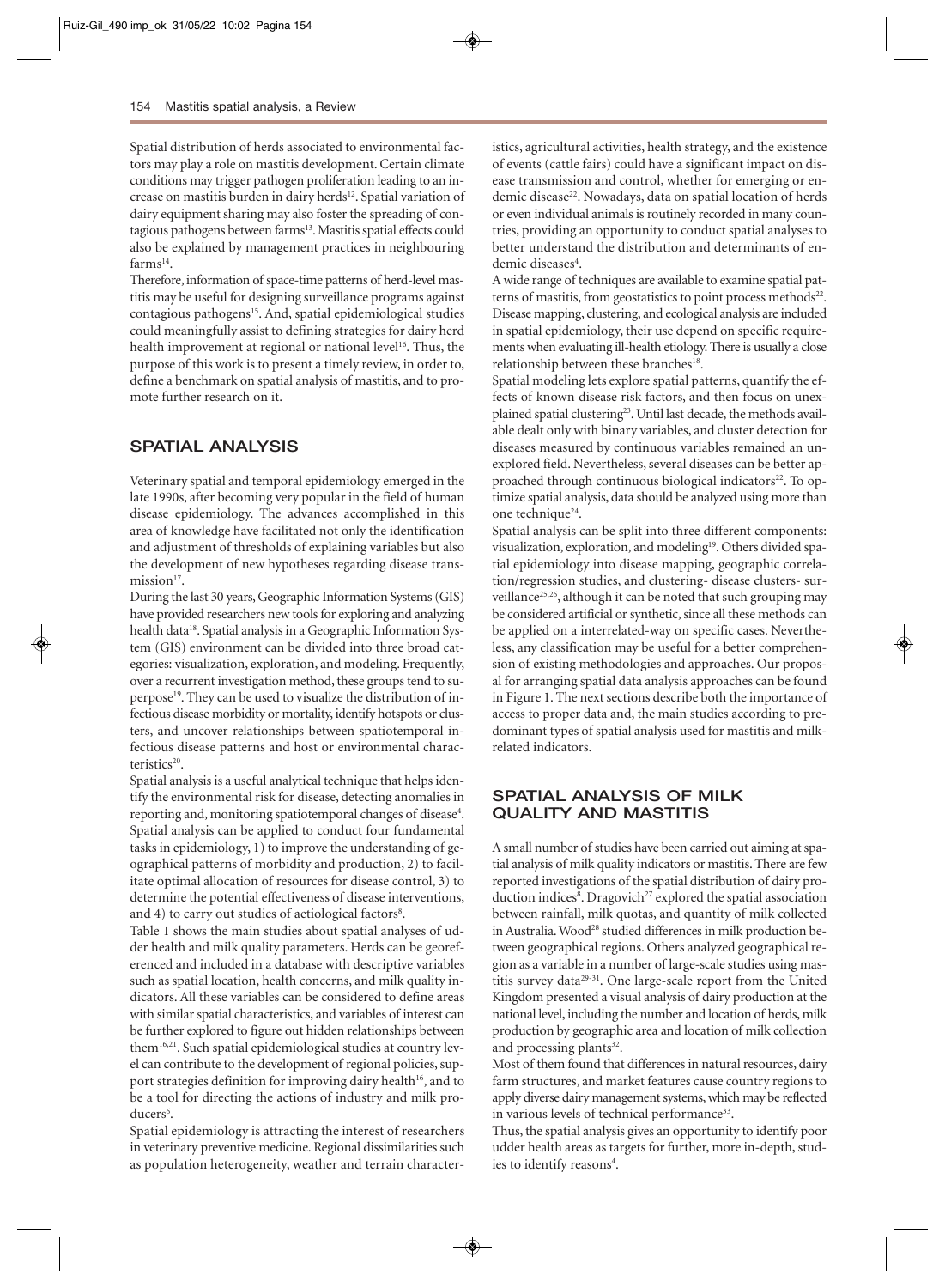| <b>Table 1</b> - Main research papers related to spatial analysis of milk and mastitis indicators. |                               |                           |                                                                                                                                                                                   |                                           |                                                                                                                                                                                                                                                                                                                                                                                                                                                                                                                                                                                                    |  |
|----------------------------------------------------------------------------------------------------|-------------------------------|---------------------------|-----------------------------------------------------------------------------------------------------------------------------------------------------------------------------------|-------------------------------------------|----------------------------------------------------------------------------------------------------------------------------------------------------------------------------------------------------------------------------------------------------------------------------------------------------------------------------------------------------------------------------------------------------------------------------------------------------------------------------------------------------------------------------------------------------------------------------------------------------|--|
| Year                                                                                               | <b>Authors</b>                | Journal                   | <b>Title and Country</b>                                                                                                                                                          | <b>Spatial</b><br>Analysis                | <b>Methods</b>                                                                                                                                                                                                                                                                                                                                                                                                                                                                                                                                                                                     |  |
| 2004                                                                                               | Sæbø &<br>Frigessi            | Genet. Sel.<br>Evol.      | A genetic and<br>spatial Bayesian<br>analysis of mastitis<br>resistance. Norway                                                                                                   | Mapping<br>Modeling<br>(Bayesian)         | 36 178 first lactation cows. Bayesian proportional hazards<br>model is used for modeling the time to first veterinary<br>treatment of clinical mastitis, including both genetic and<br>environmental covariates. Markov chain Monte Carlo<br>methods (MCMC) were used for inference.                                                                                                                                                                                                                                                                                                               |  |
| 2005                                                                                               | <b>Clements</b><br>et al.     | Prev. Vet.<br>Med         | Bayesian spatio-<br>temporal modelling<br>of national milk-<br>recording data of<br>seasonal-calving<br>New Zealand herds                                                         | Mapping<br>Modeling<br>(Bayesian)         | June 2001-May 2002. 10 448 herds. Bayesian spatio-<br>temporal modeling approach. Linear regression models were<br>developed with spatially structured and unstructured random<br>effects, a linear temporal trend random effect and<br>spatial-temporal interactions.                                                                                                                                                                                                                                                                                                                             |  |
| 2006                                                                                               | Gay et al.                    | J. Dairy Sci.             | Spatial and<br>temporal patterns<br>of herd somatic cell<br>score in France                                                                                                       | Mapping<br>Clustering<br>(Space-<br>Time) | 1996-2000. 5 210 herds. Linear regression model for each<br>year allowed adjustment for risk factors (breed, mean parity,<br>amount of calvings per season, herd size, and farm altitude).<br>Cluster detection based on Hellinger distance between spatial<br>distributions. Temporal ASCS patterns were explored using a<br>computation of correlations and comparisons between spatial<br>structures of different years.                                                                                                                                                                        |  |
| 2007                                                                                               | Gay et al.                    | Vet. Res.                 | A spatial hazard<br>model for cluster<br>detection on<br>continuous<br>indicators of<br>disease: application<br>to SCS. France                                                    | Mapping<br>Clustering<br>(Space)          | 2000, 34 142 dairy herds. The model allowed the<br>simultaneous estimation of the effects of known risk factors<br>and potential spatial clusters on SCS, and the mapping<br>of the estimated clusters and their range.                                                                                                                                                                                                                                                                                                                                                                            |  |
| 2011                                                                                               | Wolff<br>et al.               | Geospat.<br>Health        | Spatial patterns of<br>recorded mastitis<br>incidence and SCC<br>in Swedish dairy<br>cows: implications<br>for surveillance                                                       | Mapping                                   | September 2008-August 2009. 3 851 herds. Spatial<br>distribution of CM odds was estimated from available records<br>and compared with udder health based on measurements<br>of SCC derived from official milk recording.                                                                                                                                                                                                                                                                                                                                                                           |  |
| 2014                                                                                               | <b>Mweu</b><br>et al.         | Prev. Vet.<br>Med         | Spatiotemporal<br>patterns, annual<br>baseline and<br>movement-related<br>incidence of S.<br>agalactiae infection<br>in Danish dairy<br>herds: 2000-2009                          | Mapping<br>Clustering<br>(Space)          | 1999-2009. To describe the spatiotemporal patterns of<br>infection with S. agalactiae in the population of Danish dairy<br>herds and to estimate the annual herd-level baseline and<br>movement-related incidence risks of S. agalactiae infection<br>over the 10-year period.                                                                                                                                                                                                                                                                                                                     |  |
| 2016                                                                                               | Arede<br>et al.               | Acta Vet.<br>Scand.       | A space-time<br>analysis of<br>Mycoplasma bovis:<br>Bulk tank milk<br>antibody screening<br>results from all<br>Danish dairy herds<br>in 2013-2014                                | Clustering<br>(Space)                     | June 2013-July 2014. Aproximately 3 500 herds measured.<br>The objective was to investigate the evolution of spatial distribution<br>of M. bovis in dairy herd population. Repeated bulk tank milk<br>samples were used as a proxy for the herd-level diagnosis.<br>Descriptive and spatial analyses were performed for the 4<br>screening rounds. Spatial globalclustering was evaluated<br>through a modified K-function method, and local clusters<br>by scan statistics.                                                                                                                       |  |
| 2017                                                                                               | Läpple<br>et al.              | Eur. Rev.<br>Agric. Econ. | Sustainable<br>technology<br>adoption: a spatial<br>analysis of the Irish<br>Dairy Sector                                                                                         | Modeling                                  | The paper explored spatial effects in the adoption<br>of sustainable technologies using Bayesian spatial<br>probit models.                                                                                                                                                                                                                                                                                                                                                                                                                                                                         |  |
| 2019                                                                                               | Giannak-<br>opoulos<br>et al. | Vet.<br>Microbiol.        | Use of geographical<br>information system<br>and ecological<br>niche modelling for<br>predicting potential<br>space distribution<br>of subclinical<br>mastitis in ewes.<br>Greece | Ecological<br>Niche<br>Modeling           | 2 198 clinically healthy ewes, 111 farms. To recognize areas<br>potentially of high risk for increased frequency of subclinical<br>mastitis in ewes. Analyzed by an Ecological Niche Model.<br>2 analyses: one for subclinical mastitis & one for subclinical<br>mastitis caused by slime-producing staphylococci. A model<br>was constructed; sheep farms were divided into 2 clusters,<br>according to prevalence of subclinical mastitis: farms in the<br>upper three quartiles were used as occurrence points ('infected<br>farms'); farms in the lower quartile were (pseudo)negative points. |  |
| 2020                                                                                               | Dias et al. Semin.            |                           | Spatial                                                                                                                                                                           | Mapping                                   | 2015. 566 milk cooling tanks, 6 792 data subsets from 2 209                                                                                                                                                                                                                                                                                                                                                                                                                                                                                                                                        |  |

from Rondônia state.

Brazil

**Table 1** - Main research papers related to spatial analysis of milk and mastitis indicators.

| Semin. | Spatial               | Mapping    | 2015. 566 milk cooling tanks, 6 792 data subsets from 2 209  |
|--------|-----------------------|------------|--------------------------------------------------------------|
| Cienc. | characterization of   | Clustering | farmers. To identify SPC and SCC clusters in milk samples.   |
| Agrar. | hygienic-sanitary     | (Space)    | Spatial distribution maps of the quality indicators. Spatial |
|        | indicators of         |            | dependence was evaluated by geostatistics, using the         |
|        | refrigerated raw milk |            | ordinary kriging method for data interpolation.              |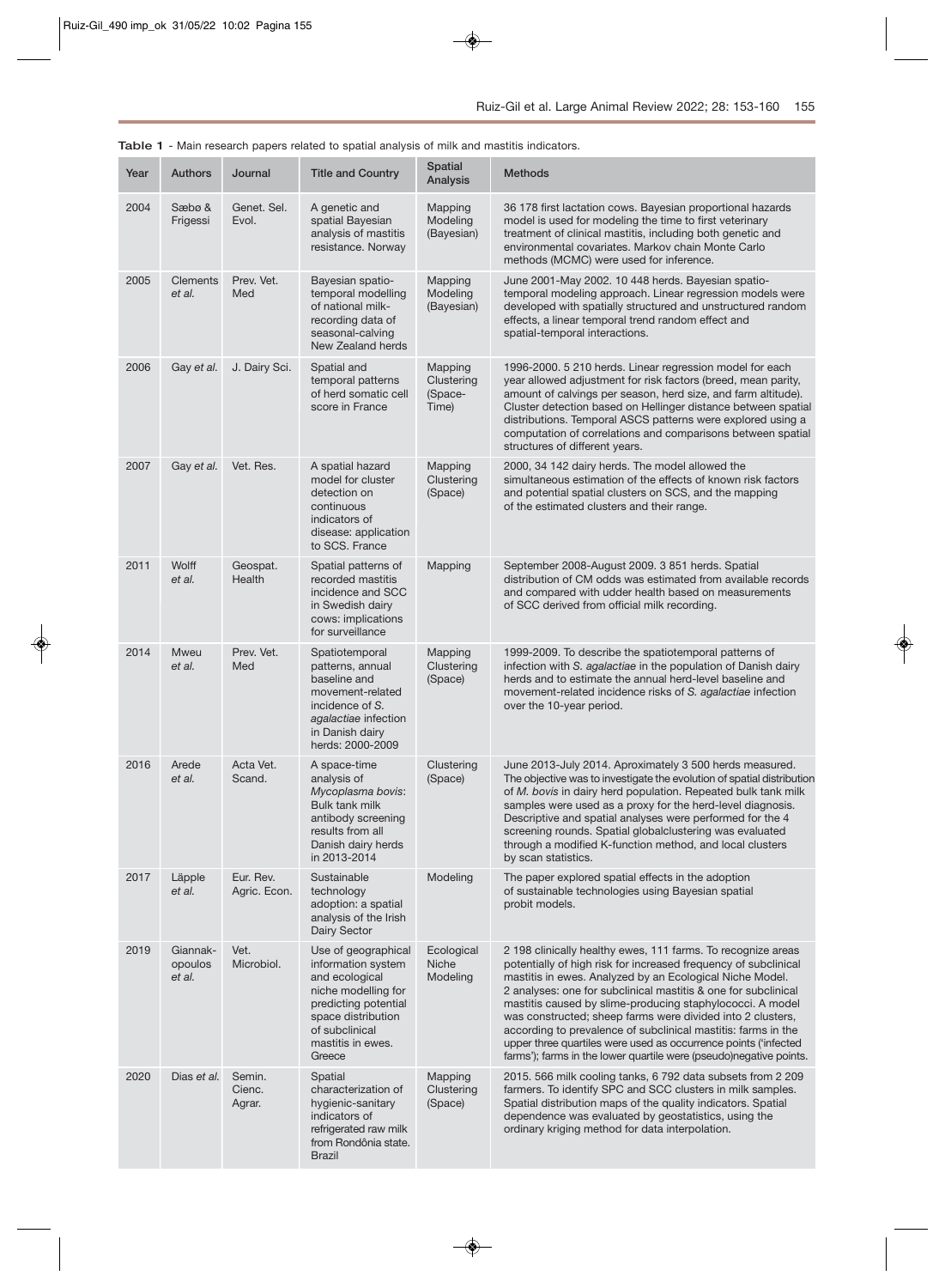

**Figure 1** - Classification of spatial analysis.

### **Data sources for analyzing milk quality and mastitis**

The first historic information about structured organization of milk recording date back to France in 1907. Milk recording spread to many countries as follows: USA 1883, Denmark 1895, Germany 1897, France 1905, Australia 1909, Argentina 1911, Canada 1911, South Africa 1917 and Spain 1933. A publication of 1935 titled "Dairy Cow Recording in Different Countries", listed 34 countries practicing milk recording<sup>1</sup>. Mastitis studies are concentrated in places with a national and well-established milk recording system, such as Nordic countries<sup>2,4,13,15</sup>, New Zealand<sup>8</sup>, France<sup>7,22</sup>, and Brazil<sup>6,34</sup>.

As examples of the extent of these data record systems, the Livestock Improvement Corporation (LIC, Hamilton, New Zealand) manages an extensive herd production-recording database known as MINDA, containing information from approximately 98% of New Zealand's 14,500 dairy farms, including milkrecording data from approximately 85%<sup>8</sup>.

All Swedish veterinarians are required to report data, within one week, on diseases to the national disease recording system (NADRS). The report should include identification at the herd or individual animal level, diagnosis, date, treatment's detail, recommended withdrawal period and veterinarian's unique identifier.

The Swedish official milk recording system (SOMRS) was developed in the 70's and combines production data for cattle with a recording scheme that includes disease data based on records made by veterinarians and also, to a lesser extent, directly by the farmers. For herds participating in the SOMRS, veterinary data are regularly transferred from NADRS to SOMRS and used by farmers, herd advisors, and researchers<sup>4</sup>.

The Irish Farm Accountancy Data Network (FADN) data are collected through the Irish National Farm Survey (NFS) data collection team, established in 1972. A statistically representative random sample of 1,100 farms (population of approximately 110,000 farms) is surveyed yearly. Farms are classified into six farming systems. There are about 300 dairy farms in the NFS each year from an approximate population of 17,000 dairy  $farms<sup>14</sup>$ .

The Danish Cattle Database contains information on bacteriological culture of bulk tank milk (BTM) samples collected from the mandatory *S. agalactiae* surveillance scheme. Herdspecific geo-coordinates and test date are specified. Cattle daily movement data is recorded on the Central Herd Register (Danish Veterinary and Food Administration). Detailing animal identification, movement date, identity and type (beef, dairy, breeder, dealer, market, animal show, communal pasture, and animal hospital) of source and destination locations<sup>13</sup>. Danish Cattle Database comprises other pathogens like *M. bovis,* but the information available about herd locations lacks spatial aggregation. Other countries data are from passive disease surveillance plans and only have information about cases. Denmark's information contained the entire target population. However, the data presented few downsides in sampling with an irregular time- frame and duration for each screening round<sup>15</sup>.

A well-functioning system for recording cattle diseases can be useful not only for herd management and breeding programs, but also for improving food traceability, facilitating surveillance of emerging diseases and improving food safety<sup>4</sup>.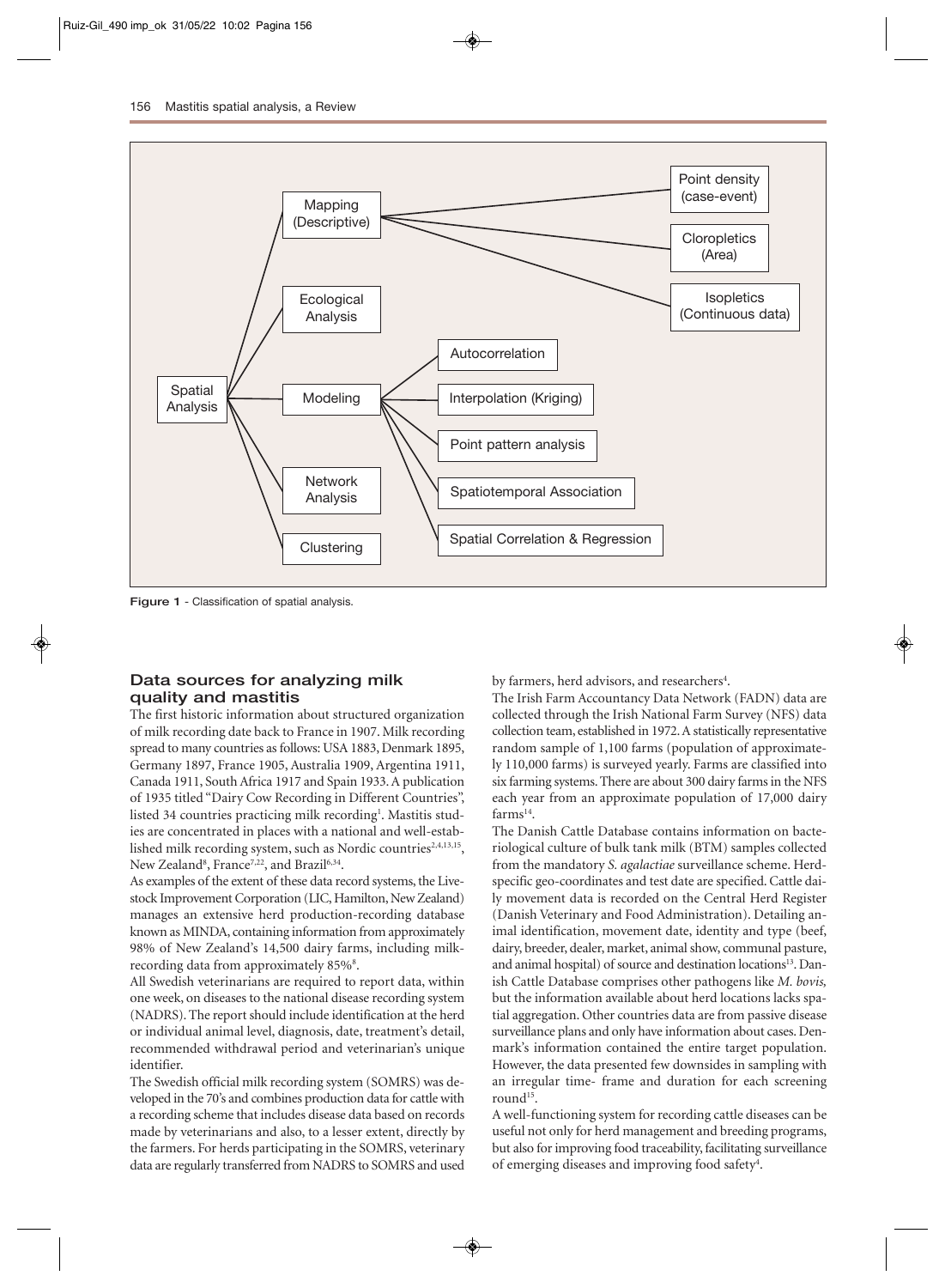#### **Descriptive analysis**

Maps are one of the most powerful tools to visually communicate data<sup>25</sup>. Data visualization is the first step in disclosing the complex structure in data, not only to create interest and attract the attention of the viewer but also to provide a way of discovering the unexpected. Although plots of data and other graphical displays are among the fundamental tools for analysts in general, for a spatial analyst, visualizing spatial data usually means using a map<sup>18</sup>.

The majority of spatial analysis related to milk indicators and mastitis are only descriptive, showing a visual analysis of dairy production and/or its quality indicators<sup>21,32,35,36</sup>. However, it is sometimes necessary to optimally estimate exposures in places where there is not enough data, based on known exposure values from nearby geographic points; this is achieved through the use of exposure models<sup>25</sup>. Gay et al.<sup>7,22</sup> used a kernel smoothing technique when mapped representations to explore spatial and temporal patterns that required a spatial interpolation to represent local farm density and annual milk somatic cell score (ASCS) intensity. Clements et al.<sup>8</sup> revealed the density of the selected farms by a kernel smoothing technique using a Gaussian function; the farm density was geographically nonhomogeneous.

Aiming to visualize the spatial distribution of dairy cows in Sweden, Wolf et al.<sup>4</sup> produced a map using a Gaussian kernel smoothed density algorithm (30 km fixed bandwidth); choice of appropriate kernel function is less significant than size of the bandwidth, larger bandwidths yielding smoother surfaces<sup>37</sup>. To describe the distribution of clinical mastitis and udder health (UD) score throughout Sweden, two surfaces were constructed using Gaussian-kernel smoothing. The first based in all herds CM-positive (case) over all herds CM-negative (control). The second was based on number of cows with a poor UD score on at least one test milking (numerator) above the total number of cattle in each herd (denominator). The geographical distribution of Sweden's dairy cows was strongly heterogeneous. Small areas contain high proportions of the country's dairy cows. Areas identified with poor udder health could be targets for further studies to find the causes. Authors mentioned the lack of qualified cattle practitioners in such areas as one possible reason. Therefore, the spatial distribution of cattle practitioners in Sweden could be an interesting subject to study<sup>4</sup>.

Another Nordic study13 applied kernel smoothing technique to the yearly location of tank cases and non-cases of *S. agalactiae*. Risk maps for each year were created by dividing the kernel density surfaces for cases and the population summing case and non-case densities.

## **Clustering**

A cluster could be defined as a geographically and temporally bound group of close values that is unlikely to have occurred at random<sup>38</sup>. There are different types of clustering, including general and specific<sup>18</sup>. Due to their contagious or pointsource nature, ill-health and diseases often cluster in time and/or space; overlooking this characteristic can lead to a delay in controlling or eradicating the health problem<sup>17</sup>. Therefore, the issue of cluster detection is of major interest, since targeting possible causes for high disease concentration can assist in control and prevention.

The main techniques used in cluster detection rely on scan statistics. The principle is to compare the observed number of cases inside a moving window to the expected number of cases under some distribution assumptions (e.g., Poisson, Bernoulli)<sup>22</sup>.

Clustering studies on milk quality already allowed the identification of regional differences that can assist in the management of herds<sup>6</sup>. In addition to potentially expediting control efforts, cluster identification techniques enable the researcher or healthcare official to identify and adjust for confounding factors and to generate new hypotheses regarding disease transmission $17$ .

There are few spatial cluster detection methods dealing with diseases quantified by continuous variables, like dairy cow subclinical mastitis<sup>22</sup>. The identification of SCS spatial clusters could display focused variation factors (e.g., climate accidents, emerging strains or pathogens, or wide local use of deleterious bulls) that are too infrequent, with respect to the general population, to be cleared up through large-scale spatial studies. The detection of SCS spatiotemporal clusters could help local technicians supervise mastitis risk by detecting areas with improved or worsened udder health. Controls and interventions could be spatially and temporally targeted, from focused epidemiological studies to the follow-up of management or environmental conditions. Performing a regression model before the cluster detection would be a recommended procedure to focus on unexplained clustering and to try to identify new risk factors that are relevant on broader spatial scales<sup>7</sup>.

Cluster analyses are undoubtedly the most used for spatial assessment of mastitis, milk and related data. Arede et al.<sup>15</sup> studied four Danish dairy herd population cross-sectional screenings of *M. bovis* in BTM (3700 herds) between June 2013-July 2014. They mapped spatial distribution evolution of *M. bovis* in herds. Gay et al.<sup>7</sup> studied a cohort of 15% of French dairy herds (at least 20 cows) from 1996 to 2000 (5,210 herds) and used an original cluster detection approach adapted to continuous variables to analyze the spatial and temporal patterns of SCS in France.

Both approaches could be useful for locals to manage mastitis risk more accurately and could be an efficient way to dynamically improve milk quality at the national level. Gay et al.<sup>22</sup> also clustered herd SCS data through a method based on a spatial hazard model. They employed a 2000-year dataset of SCS for 34,142 French dairy herds and important SCS risk factors. It included mean parity, percentage of winter and spring calvings, and herd size.

Dias et al.<sup>6</sup> carried out a study on 566 milk cooling tanks of three microregions of Rondônia state, Brazil. Data used were official monthly analyses of Standard Plate Count (SPC) and SCC. Geographical location, type (individual or collective), and the number of producers who delivered milk to the collective tank were also obtained. Their objectives were to identify clusters of Bacterial Count and CCS and to evaluate the influence of time of year and tank type on the hygienic-sanitary quality indicators of milk.

The degree of dependence (DD) was calculated and categorized into: weak ≤ 25%, moderate from 26% to 75%, and strong > 75%. Spatial analysis demonstrated weak spatial dependence for SCC (DD = 22.02;  $r^2$  = 0.73) and moderate for SPC (DD  $= 25.93$ ;  $r<sup>2</sup> = 0.17$ ), at up to 100 and 15 km respectively, indicating low accuracy in the identification of areas with common characteristics for SCC and greater precision for SPC. Carvalho and Souza<sup>36</sup> observed moderate spatial dependence for SCC in herds of this microregion.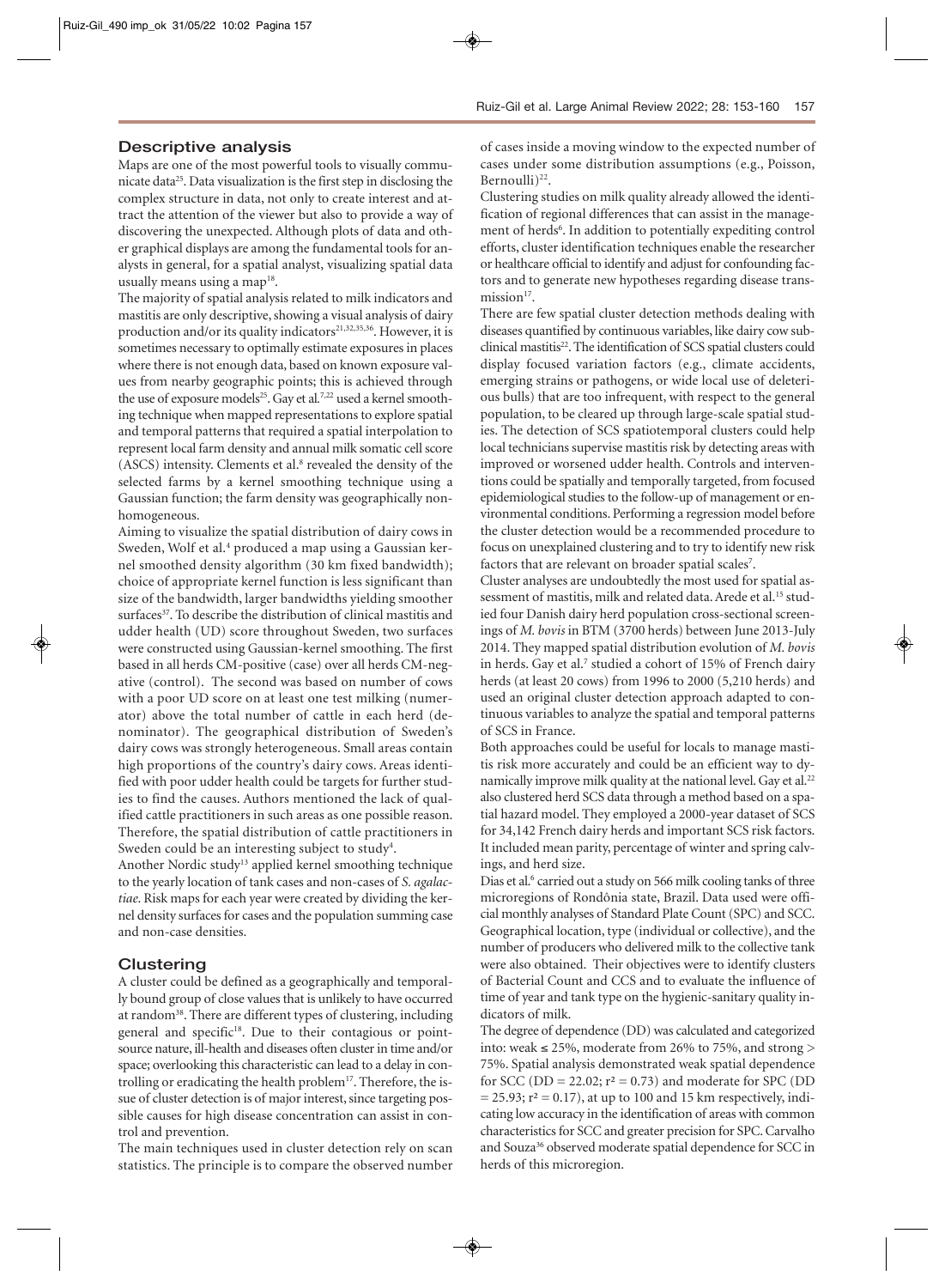#### **Spatial modeling**

Spatial modeling combines both visualization and exploration techniques with statistical analysis for disentangling what spatial pattern is presented in the data i.e. clustered, dispersed, or random<sup>19</sup>. Tobler's often-cited first law of geography captures the essence of spatial autocorrelation: "Everything is related to everything else, but near things are more related than distant things". It means that spatial autocorrelation decreases as a function of the distance between the target observation and the remaining ones<sup>19</sup>.

Interpolating point samples of a continuous variable that distributes across space is another type of spatial modeling<sup>39</sup>. A case of optimal interpolation is known as kriging, which can be used to predict values and their standard errors indicating where the interpolation is less reliable. Small population studies are more susceptible to errors or local variations than studies conducted over larger areas<sup>26</sup>. Kriging models take advantage of spatial dependence in the data to develop smooth surfaces<sup>19</sup>. Mweu et al.<sup>13</sup> employed ordinary kriging for interpolating herd hygienic indicators, obtained from risk values. These were estimated using a logistic regression model for herds locations, extracted from the year-specific mixed-effects logistic regression models. These authors developed continuous risk surfaces, specific for each year. Dias et al.<sup>6</sup> estimated, using the same method (ordinary kriging) the values of milk sanitary indicators for the locations not sampled, without bias and with minimal variance.

#### **Spatial correlation and regression**

Predicting health while exploring for other known risk factors leads to suggestive evidence of statistical (and potentially causal) associations. Regarding spatial analyses on mastitis and dairy indicators, spatial correlation and regression analyses have frequently been employed before clustering. For example, ASCS was directly correlated to mean parity and spring calvings but negatively correlated with the number of calvings in summer and autumn, and also altitude. The breed factor was also highly significant<sup>7</sup>. While the spatial correlation showed positive and significant at 150 km distance with an approximated exponential form.

Sæbø & Frigessi<sup>2</sup> investigated the spatial patterns of mastitis in Norway at district level and considered climatic, environmental, herd features, and management factors. Adjacent veterinary districts were assumed to be similar regarding environmental conditions. They found a significant effect of environmental conditions to mastitis. The lowest risk of disease was detected to the southern part of the country.

In New Zealand, dairy farms were plotted on a map by using their geographic coordinates in order to explore mean individual cow somatic cell count (MICSCC), milk constituents and mean milk yield with data spanning from June 2001 to May 2002 for 11,045 herds. A second phase of the study included the analysis of sales questionnaires for 10,448 herds, gathering herd-level variables such as number of cows, heifers and calves, land area, number of sets of milking cups in the dairy, date of onset of calving, calving pattern (seasonal or year-round). Although they found some spatial dependence for SCC, spatiotemporal interactions were still small<sup>8</sup>.

In order to investigate the distribution of veterinary registered cases of CM in Sweden, a cross-sectional study, covering a full year (September 2008 - August 2009) of herd level annual production data from SOMRS database was carried out. Data used were udder disease score (geometric mean of individual cow's SCCs of last three months tests), the incidence rate of CM (cases/100 by cow-years), CM cumulative incidence (number of cows), average herd-size (in cow-years), and geometric mean bulk milk SCC (BMSCC; cells/ml). Herd geographical location was retrieved from the Swedish Board of Agriculture, 83% of the herds (3,851) met the inclusion criterion. The study revealed two scenarios 1) areas with significantly lower odds for CM but with a high proportion of cows with a poor udder health score, suggesting an under-reporting of CM; and 2) areas with significantly higher odds for CM despite a low proportion of cows with a poor udder health score, suggesting mastitis overtreatment<sup>4</sup>.

One of the most used models to predict the spatial distribution of living organisms is the so-called maximum entropy approach, or simply MaxEnt, which works with only presence data and environmental variables datasets in order to characterize spatial distribution of a certain species. Pixels with occurrence records constitute the sample points and the features are environmental parameters. MaxEnt methodology utilizes both continuous and categorical data<sup>40</sup>. An Ecological Niche Modelling was used for studying ruminant mastitis and proved to be effective in locating potentially increased risk areas for an infection, as well as to identify environmental/ecological conditions under which it would most likely develop<sup>12</sup>.

Aiming to detect potential areas of high risk for increased frequency of subclinical mastitis, a maximum entropy modeling using data obtained from 2198 ewes with clinically normal udders living in 111 sheep farms (with 35,925 ewes) across 13 administrative regions of Greece was carried out. In each farm, 20 clinically healthy ewes were examined with conventional microbiological trials: California Mastitis Test (CMT) and Microscopic cell counting method. Staphylococcal strains were tested for *in-vitro* slime production. Subclinical mastitis was considered positive when a bacteriologically positive milk sample with concurrently increased CMT score  $(\geq 1)$  plus neutrophil and lymphocyte proportion (≥ 65% of all leukocytes) were detected. Subclinical mastitis was analyzed against several explaining climatic and topographic variables at 1 km spatial resolution. Distance between sheep farms was the most contributing factor to the response variable, following altitude, maximum temperature of warmest month and the total precipitation of driest month. Validation of results showed that more than 76% of infected farms were located in areas predicted as high risk for prevalence for clinical mastitis $12$ .

#### **CONCLUSIONS**

The primary objective of this work is to discuss about mastitis as a topic for spatial research. Mastitis determination is closely related to milk quality indicators. Depending upon the scale or level of the study, the existence of local or national records on dairy production will be mandatory to be able to explore spatial patterns or causal relationships between explanatory variables against mastitis as a response variable, using proxies such as SCC or SCS. Despite mastitis has been studied during several years around the world, only few studies considering the spatial variability are reported until now, ranging from environmental, proximity, herd characteristics and management studies, intrinsically linked to their spatial location. This disease must be analyzed at different spatiotemporal scales in or-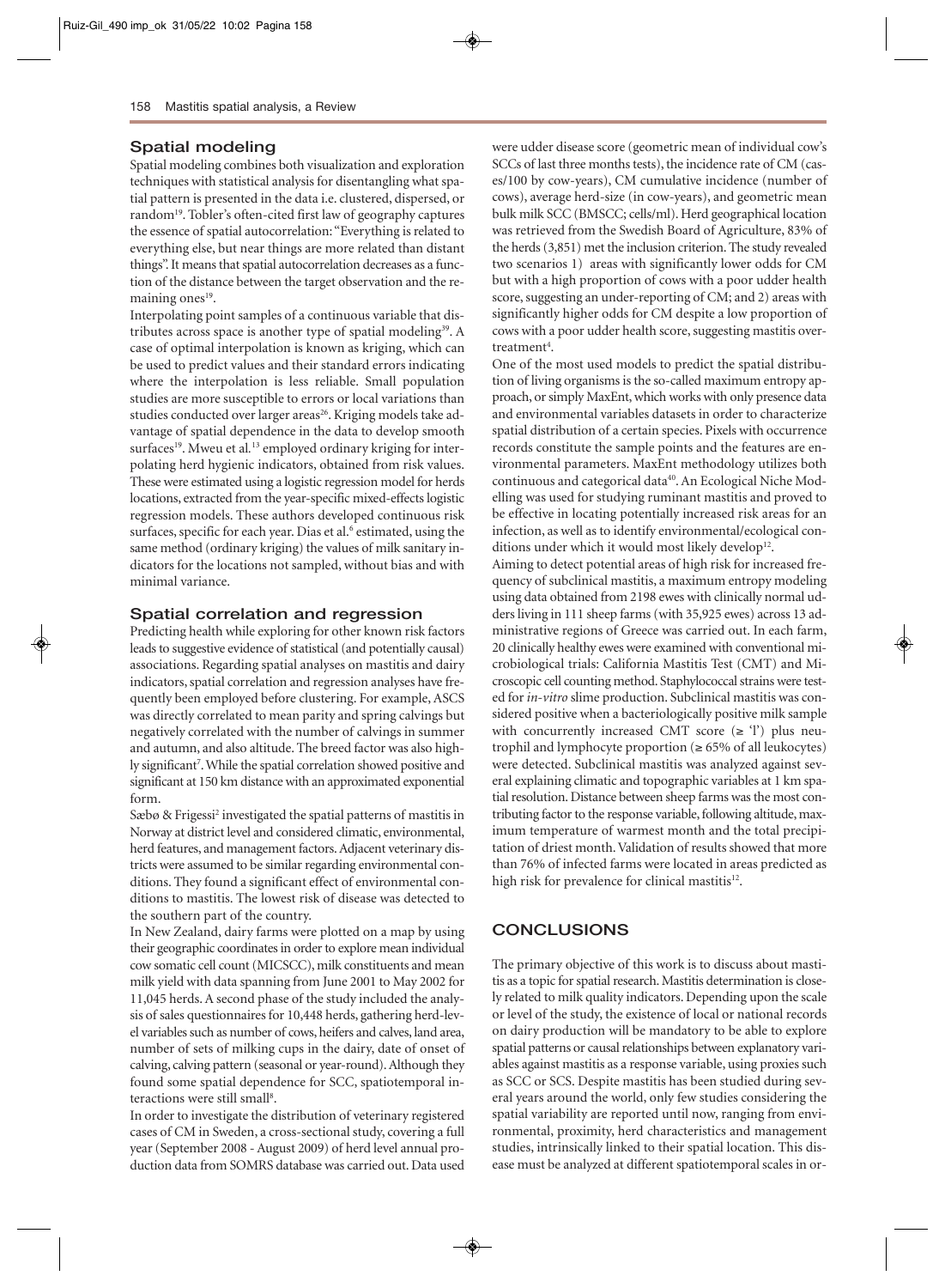der to find out hidden patterns and/or relationships that help design herd management plans at the national, regional and local levels. A number of reasons explain the scarcity of mastitis studies: 1) complex etiology and multifactorial behavior of mastitis, 2) lack of official databases, especially in developing countries. Main techniques reported for mastitis spatial data analysis include clustering, spatial correlation, interpolation, and correlation. A national database system on dairy production, for each country, will pave the way to be able to start doing exploratory analyses regarding mastitis not only for improving understanding of underlying factors of mastitis, but for designing control measures applicable directly in herds.

#### **References**

- 1. Ashraf A, Imran M. Causes, types, etiological agents, prevalence, diagnosis, treatment, prevention, effects on human health and future aspects of bovine mastitis. Anim Heal Res Rev. 2020 Feb 13;1-14.
- 2. Sæbø S, Frigessi A. A genetic and spatial Bayesian analysis of mastitis resistance. Genet Sel Evol [Internet]. 2004 Sep 15 [cited 2020 May 8];36(5):527. Available from: http://www.gsejournal.org/content/ 36/5/527
- 3. Nimbalkar V, Verma HK, Singh J, Kansal SK. Awareness and adoption level of subclinical mastitis diagnosis among dairy farmers of Punjab, India. Turkish J Vet Anim Sci. 2020;44(4):845-52.
- 4. Wolff C, Stevenson M, Emanuelson U, Egenvall A, Lindberg A. Spatial patterns of recorded mastitis incidence and somatic cell counts in Swedish dairy cows: implications for surveillance. Geospat Health [Internet]. 2011 [cited 2020 May 8];6(1):117-23. Available from: http://geospatialhealth.net/index.php/gh/article/download/163/163
- 5. Arsoy HD. The effect of year, month, region, and herd size on bulk tank somatic cell and standard plate count, and the determination of optimum herd size in the intensive Holstein Friesian dairy farms in the Turkish Republic of Cyprus. Turkish J Vet Anim Sci. 2020;44(6):1232-42.
- 6. Dias JA, Pacheco IF, Grego CR, Faria GV, da Cruz PG. Spatial characterization of hygienic-sanitary indicators of refrigerated raw milk from three microregions of the Rondônia state. Semin Ciências Agrárias [Internet]. 2020;41(5):2195-208. Available from: http://www.uel.br/revistas/uel/index.php/semagrarias/article/view/38089
- 7. Gay E, Barnouin J, Senoussi R. Spatial and temporal patterns of herd somatic cell score in France. J Dairy Sci. 2006 Jul 1;89(7):2487-98.
- 8. Clements ACA, Pfeiffer DU, Hayes D. Bayesian spatio-temporal modelling of national milk-recording data of seasonal-calving New Zealand dairy herds. Prev Vet Med [Internet]. 2005;71(3-4):183-96. Available from: https://www.scopus.com.creativaplus.uaslp.mx/record/display. uri?eid=2-s2.0-26844471343&origin=resultslist&sort=plff&src=s&st1=spatial+analysis&st2=mastitis&sid=ab0d909ec514fe586 0b2d37070708daf&sot=b&sdt=b&sl=61&s=%28TITLE-ABS-KEY%28spatial+analysis%29+AN
- 9. Ruegg PL. A 100-Year Review: Mastitis detection, management, and prevention. J Dairy Sci [Internet]. 2017 Dec 1 [cited 2022 Feb 14]; 100(12):10381-97. Available from: https://pubmed.ncbi.nlm.nih. gov/ 29153171/
- 10. Raygosa JB, Torres JP, Valencia GL, Hori-Oshima S, Ramírez JCH, Manríquez LCP, et al. Molecular identification and frequency of isolated pathogens from bovine mastitis in dairy herds from Baja California Peninsula, Mexico. Rev Mex Ciencias Pecu. 2018 Oct 1;9(4):754-68.
- 11. De Buck J, Ha V, Naushad S, Nobrega DB, Luby C, Middleton JR, et al. Non-aureus Staphylococci and Bovine Udder Health: Current Understanding and Knowledge Gaps. Front Vet Sci. 2021 Apr 15;8:360.
- 12. Giannakopoulos A, Vasileiou NGC, Gougoulis DA, Cripps PJ, Ioannidi KS, Chatzopoulos DC, et al. Use of geographical information system and ecological niche modelling for predicting potential space distribution of subclinical mastitis in ewes. Vet Microbiol [Internet]. 2019 Jan 1 [cited 2020 Apr 19];228:119-28. Available from: https://linkinghub. elsevier.com/retrieve/pii/S0378113518311477
- 13. Mweu MM, Nielsen SS, Halasa T, Toft N. Spatiotemporal patterns, annual baseline and movement-related incidence of Streptococcus agalactiae infection in Danish dairy herds: 2000-2009. Prev Vet Med [Internet]. 2014;113(2):219-30. Available from: https://www.scopus.com. creativaplus.uaslp.mx/record/display.uri?eid=2-s2.0-84891330855&origin=resultslist&sort=plf-f&src=s&st1=spatial+analysis&st2= mastitis&sid=ab0d909ec514fe5860b2d37070708daf&sot=b&sdt=b&sl=6 1&s=%28TITLE-ABS-KEY%28spatial+analysis%29+AN
- 14. Läpple D, Holloway G, Lacombe DJ, O'Donoghue C. Sustainable technology adoption: a spatial analysis of the Irish Dairy Sector. Eur Rev Agric Econ. 2017 Dec 1;44(5):810-35.
- 15. Arede M, Nielsen PK, Ahmed SSU, Halasa T, Nielsen LR, Toft N. A space-time analysis of Mycoplasma bovis: Bulk tank milk antibody screening results from all Danish dairy herds in 2013-2014. Acta Vet Scand. 2016;58(1).
- 16. Perry B, McDermott J, Randolph T. Can epidemiology and economics make a meaningful contribution to national animal-disease control? Prev Vet Med [Internet]. 2001 Mar 29 [cited 2021 Jan 22];48(4):231-60. Available from: https://pubmed.ncbi.nlm.nih.gov/11259818/
- 17. Carpenter TE. Methods to investigate spatial and temporal clustering in veterinary epidemiology. Prev Vet Med [Internet]. 2001 Mar 29 [cited 2021 Jan 15];48(4):303-20. Available from: https://linkinghub.elsevier.com/retrieve/pii/S0167587700001999
- 18. Rezaeian M, Dunn G, St Leger S, Appleby L. Geographical epidemiology, spatial analysis and geographical information systems: a multidisciplinary glossary. J Epidemiol Community Heal [Internet]. 2007 Feb 1 [cited 2020 May 9];61(2):98-102. Available from: http://jech.bmj. com/cgi/doi/10.1136/jech.2005.043117
- 19. Jerrett M, Burnett R, Goldberg M, Sears M, Krewski D, Catalan R, et al. Spatial Analysis for Environmental Health Research: Concepts, Methods, and Examples. J Toxicol Environ Heal Part A [Internet]. 2003 Jan 22 [cited 2020 May 9];66(16-19):1783-810. Available from: http://www.tandfonline.com/doi/abs/10.1080/15287390306446
- 20. Chowell G, Rothenberg R. Spatial infectious disease epidemiology: On the cusp. BMC Med [Internet]. 2018 Oct 18 [cited 2020 Jun 30];16(1): 192. Available from: https://bmcmedicine.biomedcentral.com/articles/10.1186/s12916-018-1184-6
- 21. Souza GN, Grego CR, Hott MC, Silva MR, Bruno AF, Hylario SM, et al. Avaliação espacial de indicadores de qualidade do leite no estado do Espírito Santo, 2011-2012. Rev Educ Contin em Med Veterinária e Zootec do CRMV-SP [Internet]. 2013;11(1):68-68. Available from: https://www.revistamvez-crmvsp.com.br/index.php/recmvz/ article/view/5439
- 22. Gay E, Senoussi R, Barnouin J. A spatial hazard model for cluster detection on continuous indicators of disease: application to somatic cell score. Vet Res [Internet]. 2007 [cited 2020 May 2];38:585-596. Available from: www.vetres.org
- 23. Marshall RJ. A Review of Methods for the Statistical Analysis of Spatial Patterns of Disease. J R Stat Soc Ser A (Statistics Soc [Internet]. 1991 [cited 2021 Jan 15];154(3):421. Available from: https://www.jstor.org/ stable/2983152?origin=crossref
- 24. Ward MP, Carpenter TE. Analysis of time-space clustering in veterinary epidemiology. Prev Vet Med [Internet]. 2000 Feb 29 [cited 2021 Jan 20];43(4):225-37. Available from: https://pubmed.ncbi.nlm.nih.gov/ 10718492/
- 25. Valbuena AM, Rodríguez LA. Análisis espacial en epidemiología: revisión de métodos. Rev la Univ Ind Santander Salud. 2018 Nov 20;50(4): 358-65.
- 26. Elliott P, Wartenberg D. Spatial Epidemiology: Current Approaches and Future Challenges. Environ Health Perspect [Internet]. 2004 Jun [cited 2020 May 9];112(9):998-1006. Available from: https://ehp.niehs. nih.gov/doi/10.1289/ehp.6735
- 27. Dragovich D. Geographical variation in monthly rainfall and milk production in Eastern New South Wales. Agric Meteorol. 1982 Jul 1; 26(4):255-64.
- 28. Wood PDP. A note on regional variations in the seasonality of milk production in dairy cattle. Anim Prod [Internet]. 1981 [cited 2021 Jan 12];32(1):105-8. Available from: https://www.cambridge.org/core/ journals/animal-science/article/abs/note-on-regional-variations-inthe-seasonality-of-milk-production-in-dairy-cattle/F512968E1D C45FA3D30B37941394D532
- 29. Bakken G. The Relationship between Environmental Conditions and Bovine Udder Diseases in Norwegian Dairy Herds. Acta Agric Scand [Internet]. 1982 [cited 2021 Jan 12];32(1):23-31. Available from: https://www.tandfonline.com/doi/abs/10.1080/00015128209435730
- 30. Tarabla HD, Dodd K. Bovine mastitis: Human and management factors: Associations with milk yield and milk quality. Br Vet J [Internet]. 1990 [cited 2021 Jan 12];146(2):157-64. Available from: https://www. sciencedirect.com/science/article/abs/pii/000719359090008Q
- 31. Vecht U, Wisselink HJ, Defize PR. Dutch national mastitis survey. The effect of herd and animal factors on somatic cell count. Netherlands Milk Dairy J [Internet]. 1989;43:425-35. Available from: https://library.wur.nl/WebQuery/wurpubs/553732
- 32. Shearer JW. Mapping the milk industry: towards a comprehensive Geographical Information System. Int J Dairy Technol [Internet]. 1999 Feb 1 [cited 2021 Jan 12];52(1):1-11. Available from: http://doi.wiley.com/ 10.1111/j.1471-0307.1999.tb01987.x